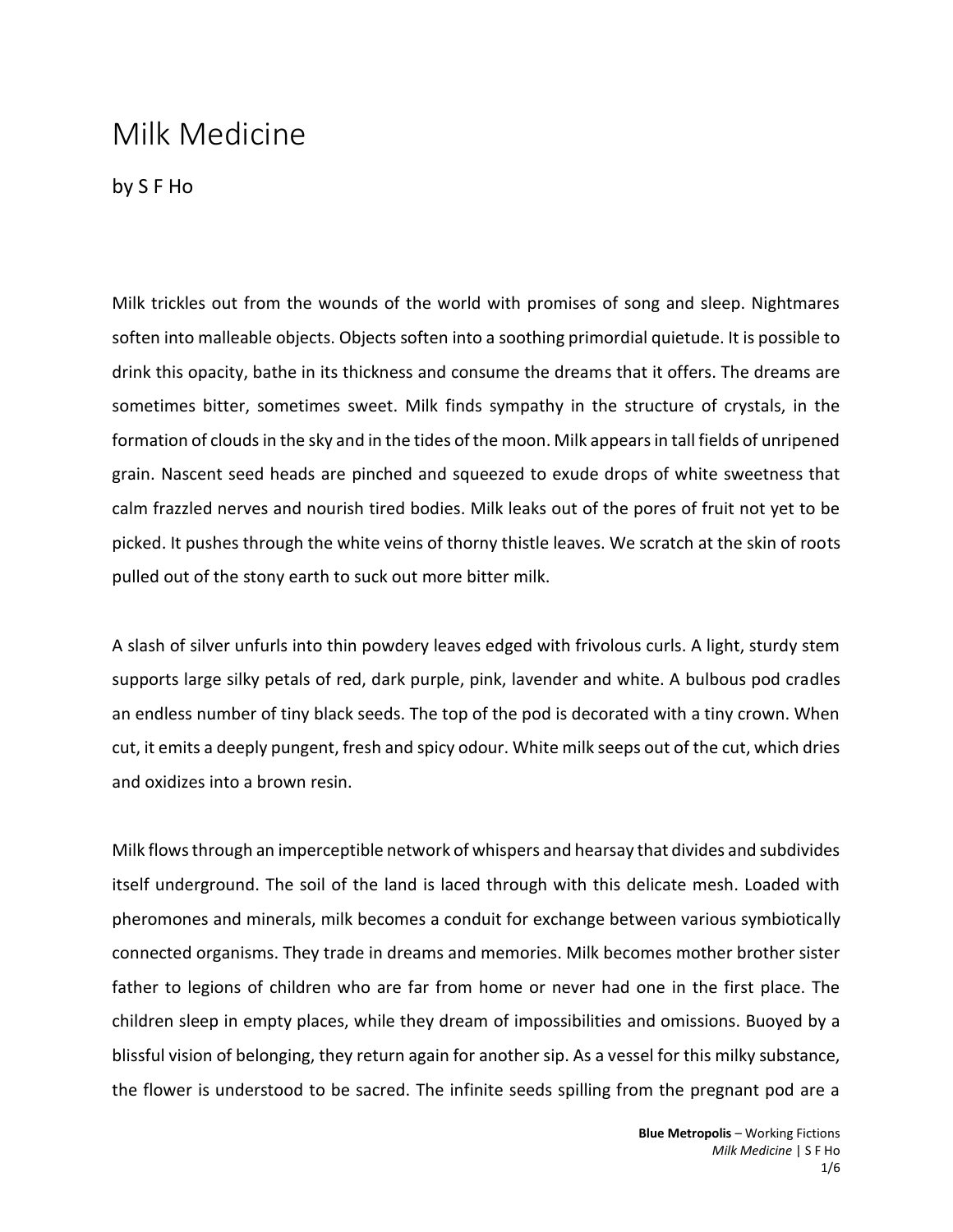token of fertility. The resin is incorporated into ancient ritual. Much like other sacred plants, in the mirrored world of capital, this sacredness translates into a kind of value that promises destruction.

Milk arrives from the oceans of the east and migrates along ancient trade routes in the west, integrating over centuries until it is indivisible from culture and land. Countless hands tend vast fields of these fragile blossoms. As an object of value, the flower is exchanged to obtain other desirable objects of value. Sometimes the desired object is a case of tea, sometimes it is a gun. The flower, as an avenue to obtain other desirable objects, also happens to start a war, one of many wars. From this struggle, a tiny piece of land is taken from one state and assigned to another. As the states writhe and convulse, this tiny piece of land becomes something else. It fluctuates in a sort of queer in-between where it cannot entirely correspond to either of the forces that caused its separation. This place becomes and surpasses what it needs to become in order to survive. The irrevocable disjuncture of separation and attempted return drives people away from this tiny piece of land to only arrive again into another complex set of conditions.

The milky substance of the flower gradually comes to be associated with the peoples of this land. Plant, people and substance are seen as simultaneously seductive and repulsive, merging into a single fearful category that is described in the language of warfare. That which elicits fear must be destroyed. A system of management is developed to better accomplish this process of elimination, which is then amplified and extended to other peoples, plants and substances that elicit a similar feeling of fear. When the first arrest is made it is a person from this initial category. This event is part of a larger framework that targets, controls and kills outside forces that threaten the population.

Through the eradication of that which is understood to be an external threat or disease lies the hope of returning to a pure state that in actuality has only existed in imagination. It is impossible to travel backwards in time to conserve an absolute fiction. Instead this fiction becomes a means to construct a futurity that is cleansed of undesirable elements. A return facilitated by death is a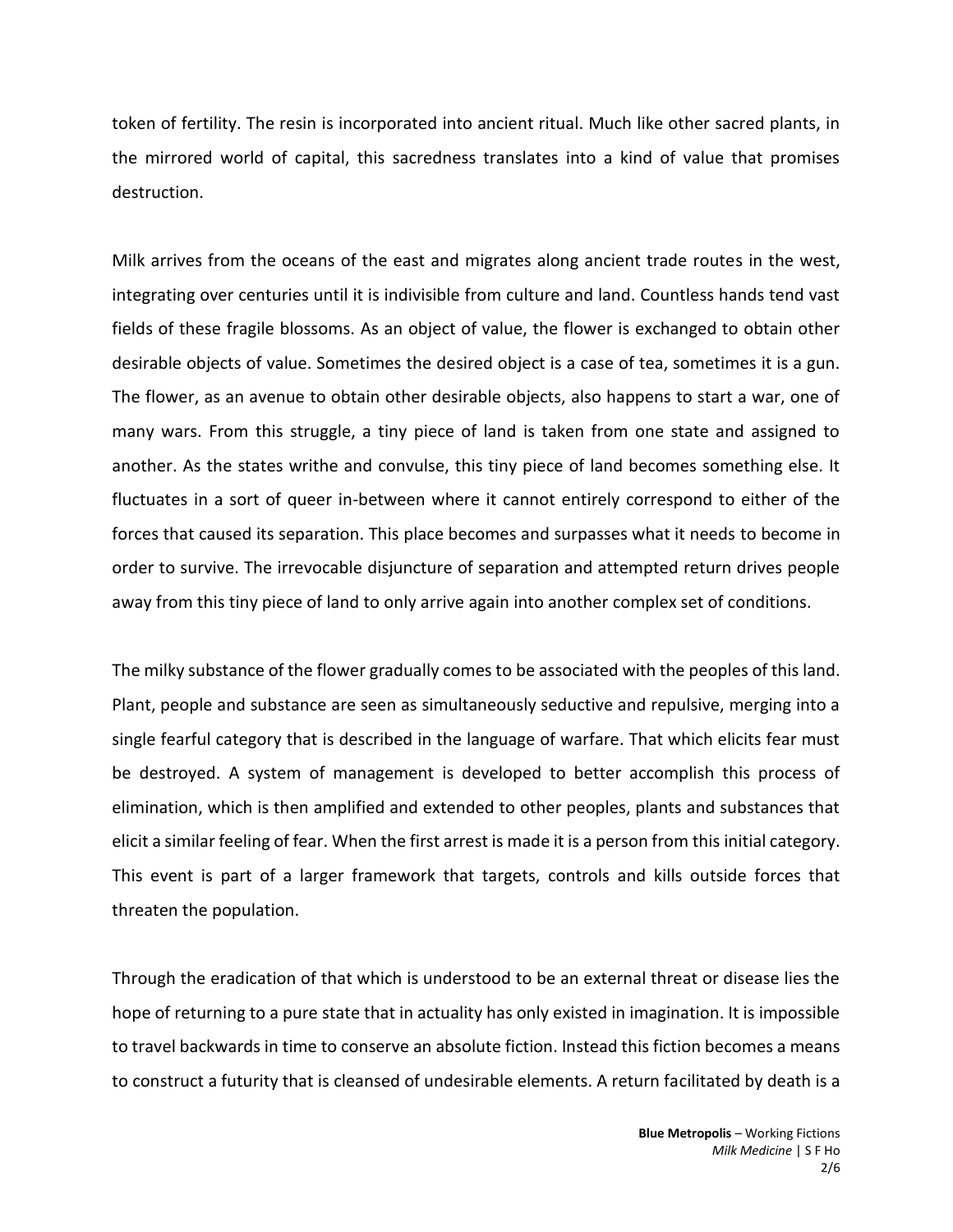return to a fate shared by both humans and flowers. This state can be described in terms of chemicals, molecules and minerals—the DNA of the land. Living in constant anticipation of death impairs the capacity to strategize around what is to come. There is no future or past. The only truth is in this elemental kinship.

\*\*\*

A set of delineated volumes could also be called a world, or a body. Everything that enters this body becomes a part of it and also changes it. Vague or inadequate words are used to describe these very specific changes. One kind of action is to put something inside the body. Another is to act from inside the body you are already within. Larger bodies shape the bodies within them. A long chain of relationships, forged well before the formation of the body that stands here in the present tense, conditions its existence. The work of genius and of time is to engineer a break that renders these connections invisible, so that a new set of relationships that are also invisible might now form around a particular volume.

For example one can turn to a set of great power, the milky code that forms our unfurling flower. This set is separated from backwards notions of—let's say—the sacred and put to use. Severance hones in on the analgesic and euphoric effects produced when certain alkaloids bind to certain receptors when inserted into certain bodies. Through this separation the set transforms into something else entirely, an unrecognizably refined version of what it once was. In a mirrored world of pure value, its power takes on a different kind of effect. Abstracted from itself, still the set retains a trace of its obscure past. The new form strains to remember the burning meadows and bloodied soil that once nourished this particular configuration of atomic and chemical attraction.

A gentler illustration of this chain of events considers the smell of a rose, an odour that conjures deep-seated associations of romance, love and desire. The obvious response to such profundity is to meticulously deconstruct it into chemical components such as damascone, rose oxide,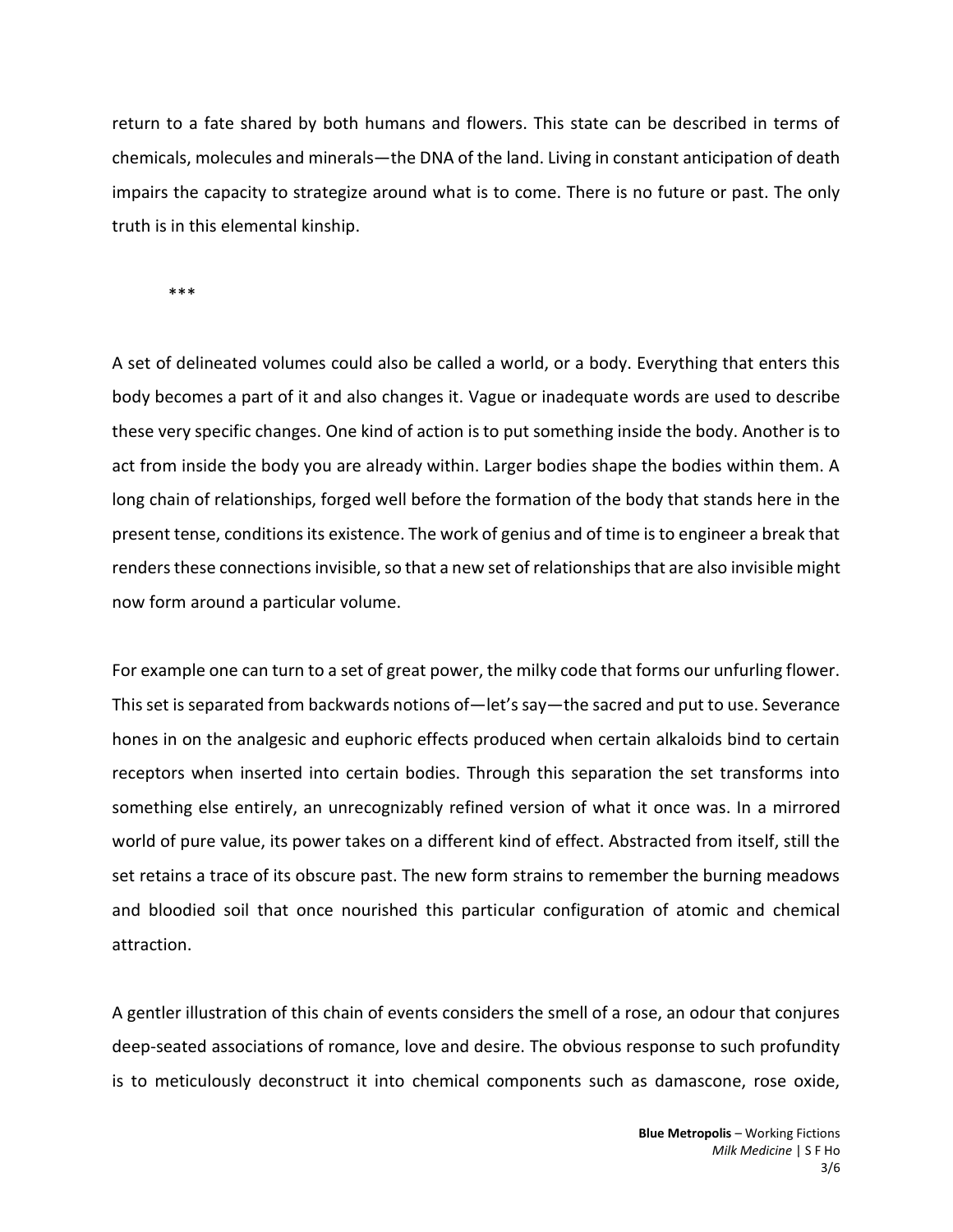phenyl ethyl alcohol, geraniol, citronellol and eugenol. The scent of love is then tailored to our liking—a bit of lemon here, some darker shading there. The calyx of this carefully designed blossom holds emptiness, a simulation, a puff of air. It is a container for possibility.

To enter into one of the above described relationships with our unfurling flower, or a freshly refined version of it, conjures a string of conditioning moral stances as it continues to belong to that ever-expanding fearful category. In this world bodies are pathologized according to an idiosyncratic standard of measure. It is impossible to fit within these groundless definitions of health, wellness and normalcy. In another existence, dreamed of in hallucination, all bodies have power to flourish outside of these categories. But here, the flower and its descendants become a tool in this pathologizing process. This process is called medicine, which means that it is a way to define and align the physical body in accordance with that idiosyncratic standard.

Milk becomes both poison and medicine, terms that are defined by cultural norms. A totalizing culture purports to define these terms for everyone. In another place that exists only in some kind of delirious imaginary, culturally specific and spiritual approaches such as employing ceremony, emetics, purgatives or inducing fever are woven into practices of healing. Here, such methods are derided as toxic, ignorant, dangerous and regressive. Totalizing substances such as those used in chemotherapy or as pesticides are employed as both toxin and cure. In the struggle to categorize what is good and evil, the flower's capacity to soothe pain is eclipsed by the effects of its habituated usage and the moralization of its capacity to bring euphoria. Questions around what is the source of pain continue to be ignored.

The grandparents often would say, "Treat the root of the cause, not its effect." Getting at the root of pain means speaking to sociological factors that affect the overworked body, the malnourished body, the disciplined body and how these factors distinctly affect specific, historically-defined populations. It means speaking to the protection and poisoning of the ecological body in which these smaller bodies are contained. The fear of death and suffering can also become a pathological force. Seeking the root of pain must also acknowledge that some pain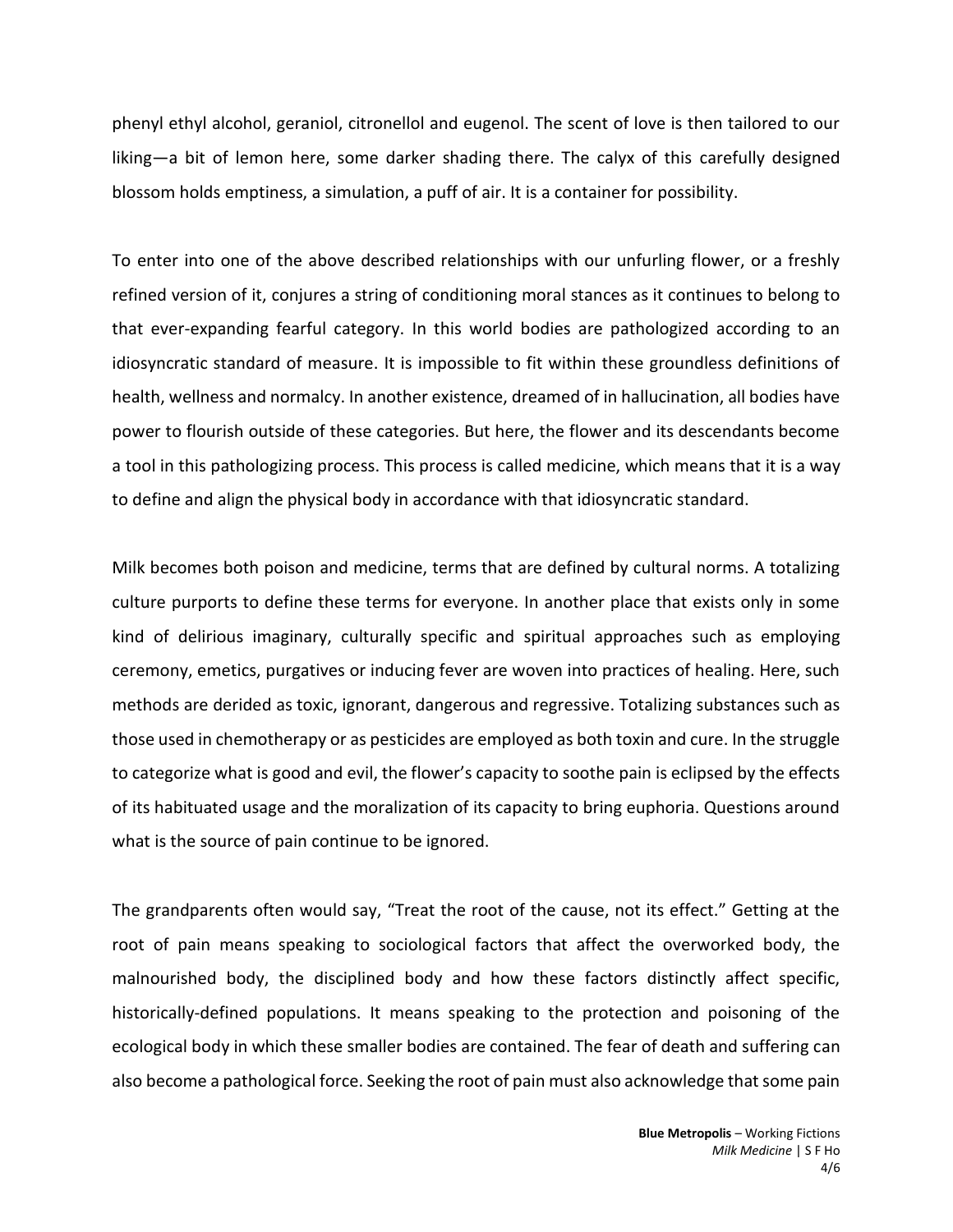is untreatable. There are some forms of anguish and entropy for which there is no cure. They become a part of you, or they always have been.

\*\*\*

(An aside: She sits at a kitchen table while the news plays in the background and recalls her adolescence in that tiny place. She talks about how you are never really yourself, like, a true free person. "On the one hand you are under the restrictions of a party who were brutal at the time, but on the other hand you are a second-class citizen. Either one is not really good, you know," she says. "At the time when we were brought up, we were not taught to have any political views since all our lives we were under colonial rule. So life kind of catered to that." We go back to eating dinner.)

Plants and animals inherit the category of invasion from a culture of war. The metaphor of invasion extends to the category that holds the flower, its derivatives and those certain peoples who carry the flower on them like a scent, a waft of smoke. The invasion of an exotically inscrutable, backwards species of sub-humans is a virus, a sickness, a multitudinous swarm. On both sides of the water the flower and anyone who touches it is reviled, with each side pointing to the other as the source for this contagion. Undesirable elements are expunged by naming them as hostile and foreign. Sitting between two opposed but identical positions of prohibition, in that tiny place that dreams of its autonomy and that was born out of this ever expanding war, foreignness is merely a de facto and perpetual state of being. The image of a border that protects evil from leaking and sneaking in is illusory. The root of what is feared was always a necessary part of these conditions.

The contagion category widens, threatening to engulf societies and nations in an undercurrent of primitive violence. The invasion spreads to many fronts, some of them not so distant. Symptoms sprout up across domestic, metropolitan and suburban settings. Alongside our flower, even more plants and animals, with their parts dissected and refined into biological tools, join